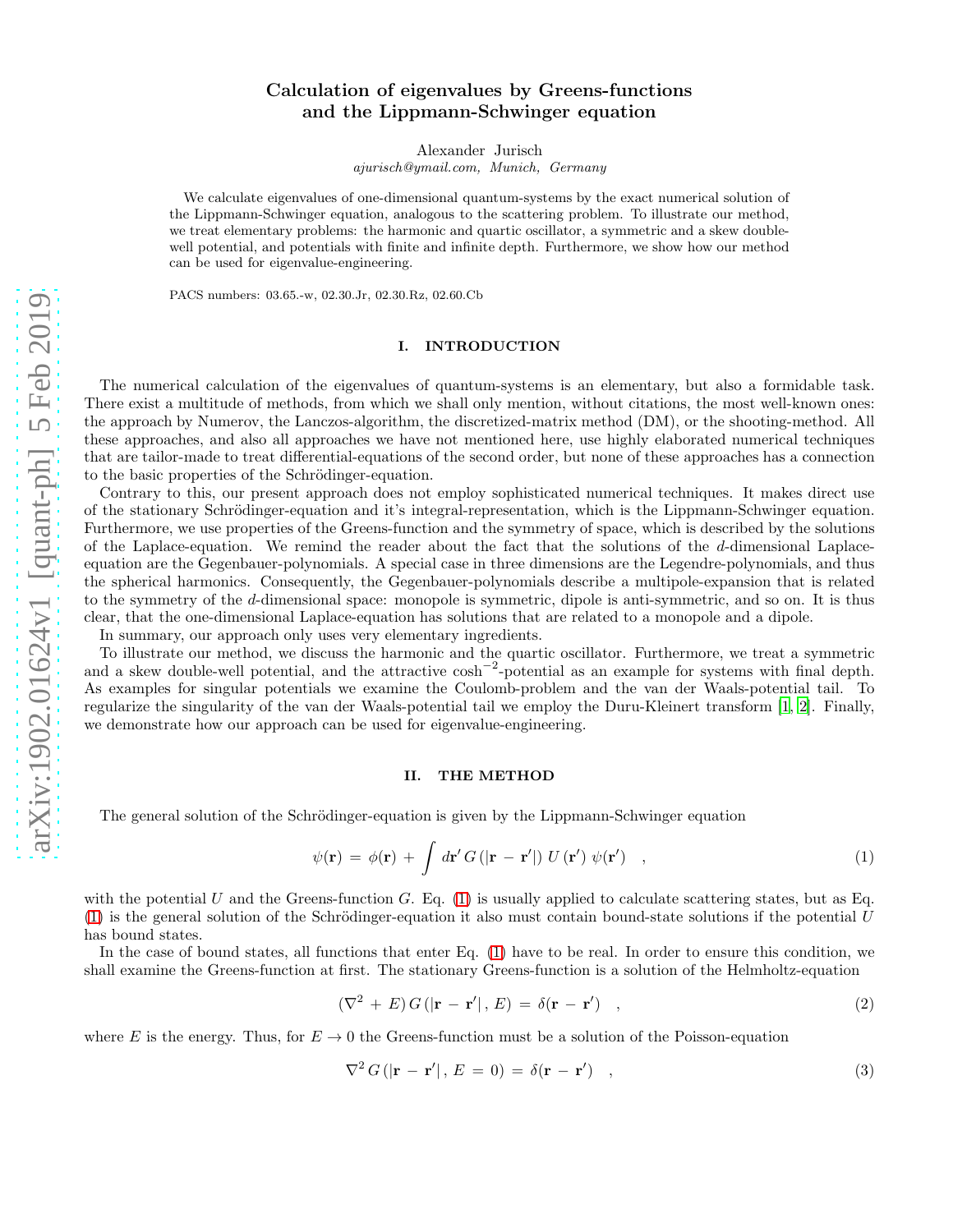which implies that  $G$  either has to be a real, or that the imaginary part must vanish. In one dimension, the Greensfunctions are given by

$$
G(|\mathbf{r} - \mathbf{r}'|, E) = -\frac{i}{2\sqrt{E}} \exp\left[-i\sqrt{E}|x - x'|\right], \qquad (4)
$$

$$
\lim_{E \to 0} G(|\mathbf{r} - \mathbf{r}'|, E) = \frac{1}{2}|x - x'| \quad . \tag{5}
$$

However, the limit  $E \to 0$  is only fulfilled by the real part of  $G(|x - x'|, E)$  since

$$
\lim_{E \to 0} \text{Re}\{G(|x - x'|, E)\} = \lim_{E \to 0} \frac{1}{2\sqrt{E}} \sin\left[\sqrt{E}|x - x'|\right] = \frac{1}{2}|x - x'| \quad . \tag{6}
$$

The imaginary part of  $G$  is given by a cosine and does not fulfill this requirement, as it diverges. Consequently, the imaginary part is of no interest here.

The next question we have to treat is the question of the *incoming* state  $\phi$ . The only information about a bound state we know for sure is, that it has to fulfill a condition of symmetry. Functions that describe the symmetry of space are but given by the Laplace-equation  $\nabla^2 \phi = 0$ . In one dimension, the solution of the Laplace-equation reads

$$
\phi(x) = 1 + x \tag{7}
$$

From this general solution we can extract a symmetric (monopole) solution  $\phi_s(x) = 1$ , and an anti-symmetric (dipole) solution  $\phi_{as}(x) = x$ . Both these solutions certainly fulfill the possible symmetries that are present in a one-dimensional space. The solutions of the Laplace-equation act as projectors. All eigenvalues are present in the product of the Greensfunction with the potential,  $GU$ , and the *incoming* state  $\phi$  filters them out. Thus, for the calculation of symmetric states  $\phi_s(x) = 1$  has to be used as an *incoming* state, while for anti-symmetric or odd states  $\phi_{odd}(x) = x$  has to be used.

The energy is generally calculated by

<span id="page-1-0"></span>
$$
E = \left\langle \psi(\mathbf{r}, E) | \hat{H} | \psi(\mathbf{r}, E) \right\rangle \tag{8}
$$

If now  $E_n$  is an eigen-energy, we may also take into account variations up to the first order, giving

$$
E_n = \left\langle \psi(\mathbf{r}, E_n) | \hat{H} | \psi(\mathbf{r}, E_n) \right\rangle + \frac{\partial}{\partial E} \left\langle \psi(\mathbf{r}, E) | \hat{H} | \psi(\mathbf{r}, E) \right\rangle \Big|_{E=E_n} \delta E \quad . \tag{9}
$$

To ensure the uniqueness of the eigen-energy  $E_n$  it should be stable under variations  $\delta E$ . Consequently, we must require that for an eigen-energy it must hold

<span id="page-1-1"></span>
$$
\frac{\partial}{\partial E} \left\langle \psi(\mathbf{r}, E) | \hat{H} | \psi(\mathbf{r}, E) \right\rangle \Big|_{E = E_n} = 0 \quad . \tag{10}
$$

Any eigenvalue has to fulfill the conditions that are given by Eqs. [\(8,](#page-1-0) [10\)](#page-1-1) simultaneously. Below we will see, that indeed both of these conditions must be satisfied in order to guarantee the existence and uniqueness of the eigenvalue.

Finally, the exact solution of the Lippmann-Schwinger equation Eq. [\(1\)](#page-0-0) by matrix-inversion

$$
\psi_{\mu} = (\delta_{\mu\nu} - G_{\mu\nu} U_{\nu})^{-1} \phi_{\nu} \tag{11}
$$

is easily accessible.

# III. EXAMPLES

We shall treat four examples. First, the harmonic and quartic oscillator. Second, a symmetric and a skew doublewell potential, third the inverse and attractive cosh<sup>-2</sup>-potential and, finally, the Coulomb-problem and the van der Waals-potential tail.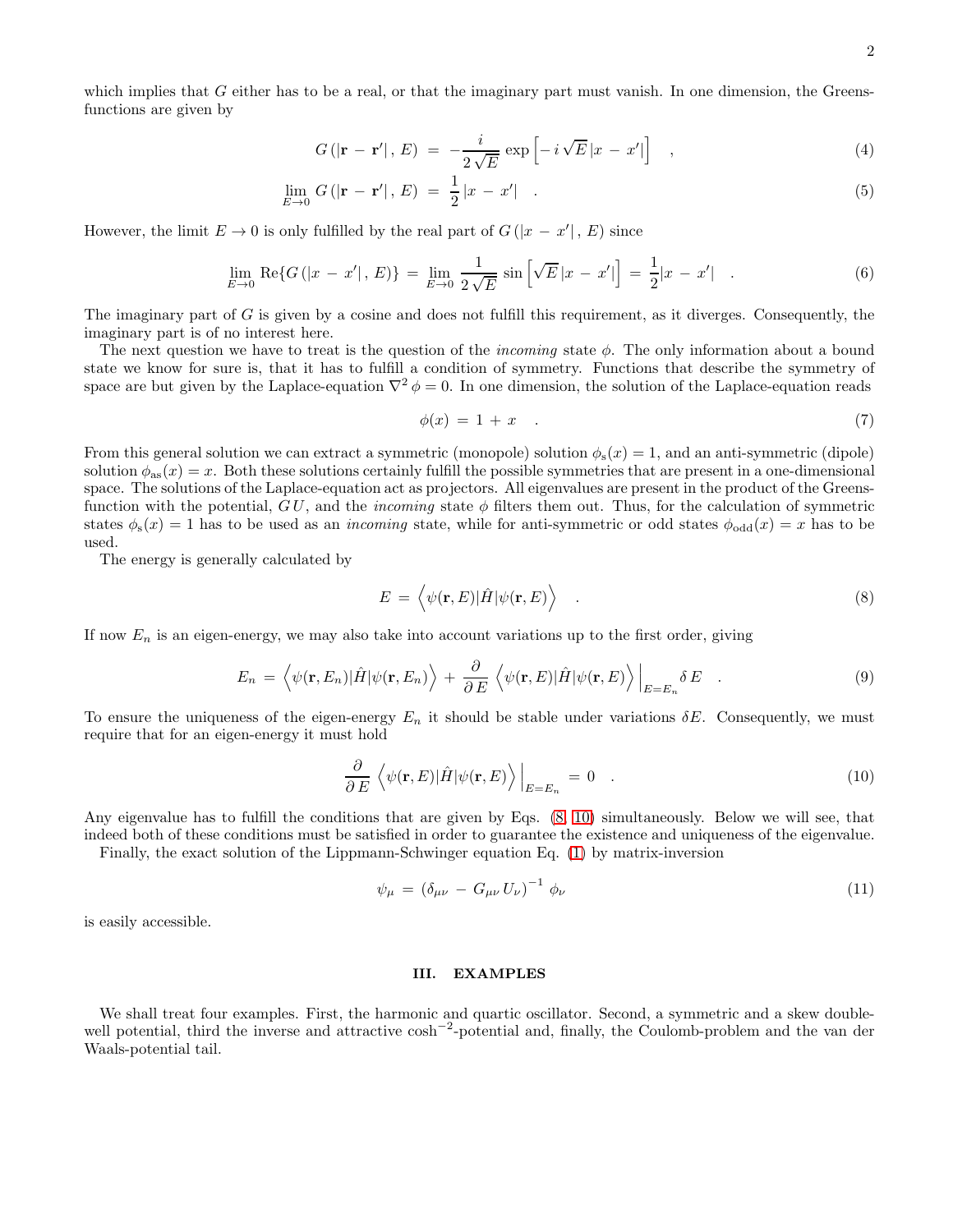

<span id="page-2-0"></span>FIG. 1: Left figure: harmonic oscillator. Right figure: quartic oscillator. The black line is the energy-line, the blue curve gives the energy-function of the even states, the red curve is the energy-function of the odd states. Crossed extrema define eigenvalues.

|     | $E_{0}$          | $\scriptstyle E_1$       | $\scriptstyle E_2$ | $E_{3}$  | E4      | $E_{\rm 5}$ |
|-----|------------------|--------------------------|--------------------|----------|---------|-------------|
|     | even    0.492174 | $\overline{\phantom{0}}$ | 3.46057            | $\equiv$ | 7.54779 |             |
| odd |                  | 1.76363                  |                    | 5.40487  |         | 9.58751     |

TABLE I: Eigenvalues of the quartic oscillator as illustrated in Fig. [\(1\)](#page-2-0).

### <span id="page-2-1"></span>A. Harmonic and quartic oscillator

We study the Schrödinger-equation

$$
-\frac{d^2}{dx^2}\psi(x) + a_n x^n \psi(x) = E \psi(x), \quad n = (2, 4), \quad a_2 = 1, \quad a_4 = 0.1 \quad . \tag{12}
$$

The eigenvalues of the harmonic oscillator then are given by  $E_n = 2n+1$ . In Fig. [\(1\)](#page-2-0) we illustrate the energy-functions calculated by Eqs. [\(8,](#page-1-0) [10\)](#page-1-1). The blue curve is a result of the symmetric state  $\phi_s = 1$ , the red curve is a result of the anti-symmetric state  $\phi_{odd} = x$ . The black line is the energy-line  $E = E$ . It can easily be deduced that the energy-line crosses the energy-functions, however, only the intersections that also fulfill the extremal-condition Eq. [\(10\)](#page-1-1) are eigenvalues. This confirms that intersections define eigenvalues if, and only if also the extremal-condition is fulfilled in order to guarantee stability.

The eigenvalues of the quartic oscillator are given by Tab. [\(I\)](#page-2-1). They are not equidistant and thus suggest a Maslovindex  $\mu = \mu(E)$  as a function of the energy. We shall, however, not engage into a discussion about Maslov-indices here, since this topic is not the theme of this paper.

# B. Symmetric and and skew double-well potential

Interesting systems to study are multi-valley potentials, and potentials that are skew in some sense. In this subsection we will study a double-well potential that is given by the polynomial

<span id="page-2-2"></span>
$$
U(x) = \frac{1}{10}x^4 - a_n x^3 - \frac{3}{2}x^2, a_n = \left\{0, \frac{1}{10}\right\} \tag{13}
$$

Depending on the value of  $a_n$  the potential is a symmetrical double-well, or a skew double-well. First we turn to the symmetrical case. As it is illustrated in Fig. [\(2\)](#page-3-0), we find that the ground-state and the first excited state are nearly degenerate. However, as the energy approaches threshold from below the levels spread, and above threshold the system behaves as one would usually expect it.

In the case of the skew double-well, see Fig. [\(3\)](#page-3-1) and Tab. [\(III\)](#page-3-2), we find that the first four states  $\{E_0, E_1, E_2, E_3\}$ are almost degenerate. However, the states  ${E_4, E_5, E_6, E_7}$  are degenerate. The degeneracy can only be explained by the asymmetry of the potential and threshold effects. It seems to be difficult for the system to establish states of clearly defined symmetry as long as the skewness of the wells takes effect. Above threshold the skew influence declines, and we find states with clearly defined symmetry and thus non-degenerate eigenvalues.

It may, however, very well be that the apparent degeneracy is due to an insufficient numerical accuracy. This but seems not likely to us, since for different spacings of the lattice the results did not change.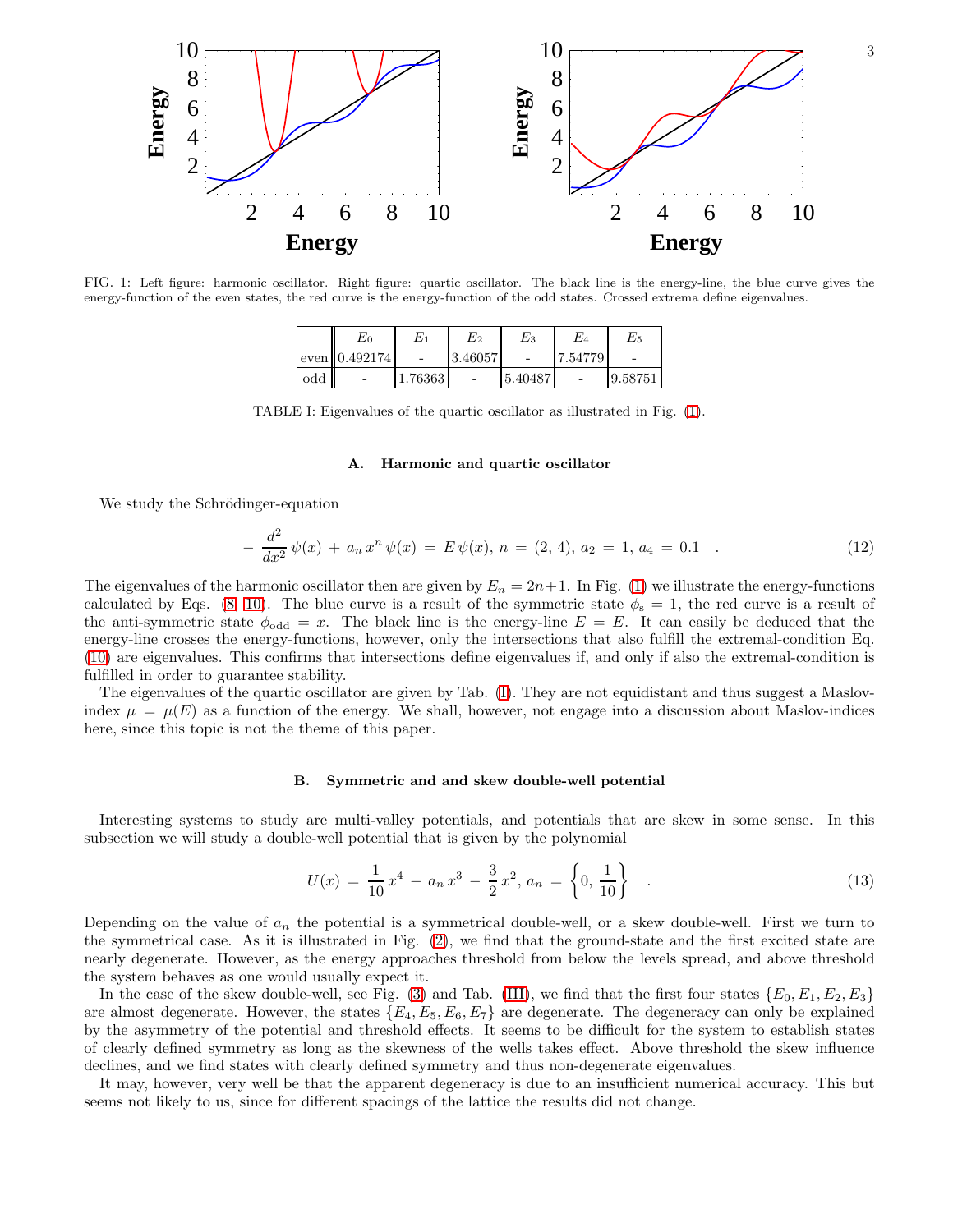

<span id="page-3-0"></span>FIG. 2: Symmetric double-well. Left figure: energy-line (black) and even energy-function (blue). Right figure: energy-line (black) and odd energy-function (red). Crossed extrema define eigenvalues.

|           | $E_{0}$                  |            | $E_{2}$    | $E_{3}$                  | E4       | $E_{\rm 5}$ | $E_{\rm 6}$ |
|-----------|--------------------------|------------|------------|--------------------------|----------|-------------|-------------|
| even      | $-3.96912$               |            | $-1.14291$ | $\overline{\phantom{0}}$ | 0.809548 |             | 3.65765     |
| $\rm odd$ | $\overline{\phantom{a}}$ | $-3.96484$ |            | $-0.933845$              |          | 1.99916     |             |

TABLE II: Eigenvalues of the symmetric double-well potential as illustrated in Fig. [\(2\)](#page-3-0).

A note an a technical detail must be made. The potential Eq. [\(13\)](#page-2-2) has three extrema, and an odd state can be expected to have a node at each extremum. Thus, a natural ansatz for the odd state is given by  $\phi_{\text{odd}}(x)$  =  $(x-x_1)(x-x_2)(x-x_3)$ , where the  $x_i$  denote the extrema. This ansatz works and yields the correct eigenvalues, but the resulting energy-curve shows large amplitudes and also tends to noisiness away from the eigenvalues, such that it is neither well-behaved, nor easy to work with. This is, of course, due to the polynomial structure of  $\phi_{odd}(x)$ . However, it is in fact enough to work with the local maximum, such that  $\phi_{odd}(x) = x$ . We assume that this observation holds in general, since already one point of anti-symmetry is enough to define an anti-symmetric state.



<span id="page-3-1"></span>FIG. 3: Left figure: Skew double-well potential. The horizontal lines denote eigenvalues. Right figure: Energy-curves of the skew double-well potential. The black line is the energy-line, the blue curve gives the energy-function of the even states, the red curve is the energy-function of the odd states. Crossed extrema define eigenvalues.

|     | E(              | ∸                        | -                                   | <u>лу</u>                | ∸          | ⊥∗                  | $E_6$                    | ∸                        | $\overline{ }$<br>$E_{8}$ | EQ                       | $E_{10}$ | $\overline{\phantom{a}}$<br>∸ | E1c<br>. |
|-----|-----------------|--------------------------|-------------------------------------|--------------------------|------------|---------------------|--------------------------|--------------------------|---------------------------|--------------------------|----------|-------------------------------|----------|
|     | $even$ -6.35979 | $\overline{\phantom{a}}$ | 2.99656<br>$\overline{\phantom{a}}$ | $\overline{\phantom{a}}$ | $-2.41036$ |                     | 0.4091<br>$-1$           | $\overline{\phantom{a}}$ | 0.266                     | $\overline{\phantom{a}}$ | 1.6679   | _                             | 2.9507   |
| odd | _               | $-6.35973$               | -                                   | 2.99485<br>$ \prime$     | _          | $\angle 41036$<br>- | $\overline{\phantom{0}}$ | 0.4091<br>$-0$           | _                         | 0.2763                   | _        | 1.7931                        | -        |

<span id="page-3-2"></span>TABLE III: Eigenvalues of the skew double-well potential as illustrated in Fig. [\(3\)](#page-3-1).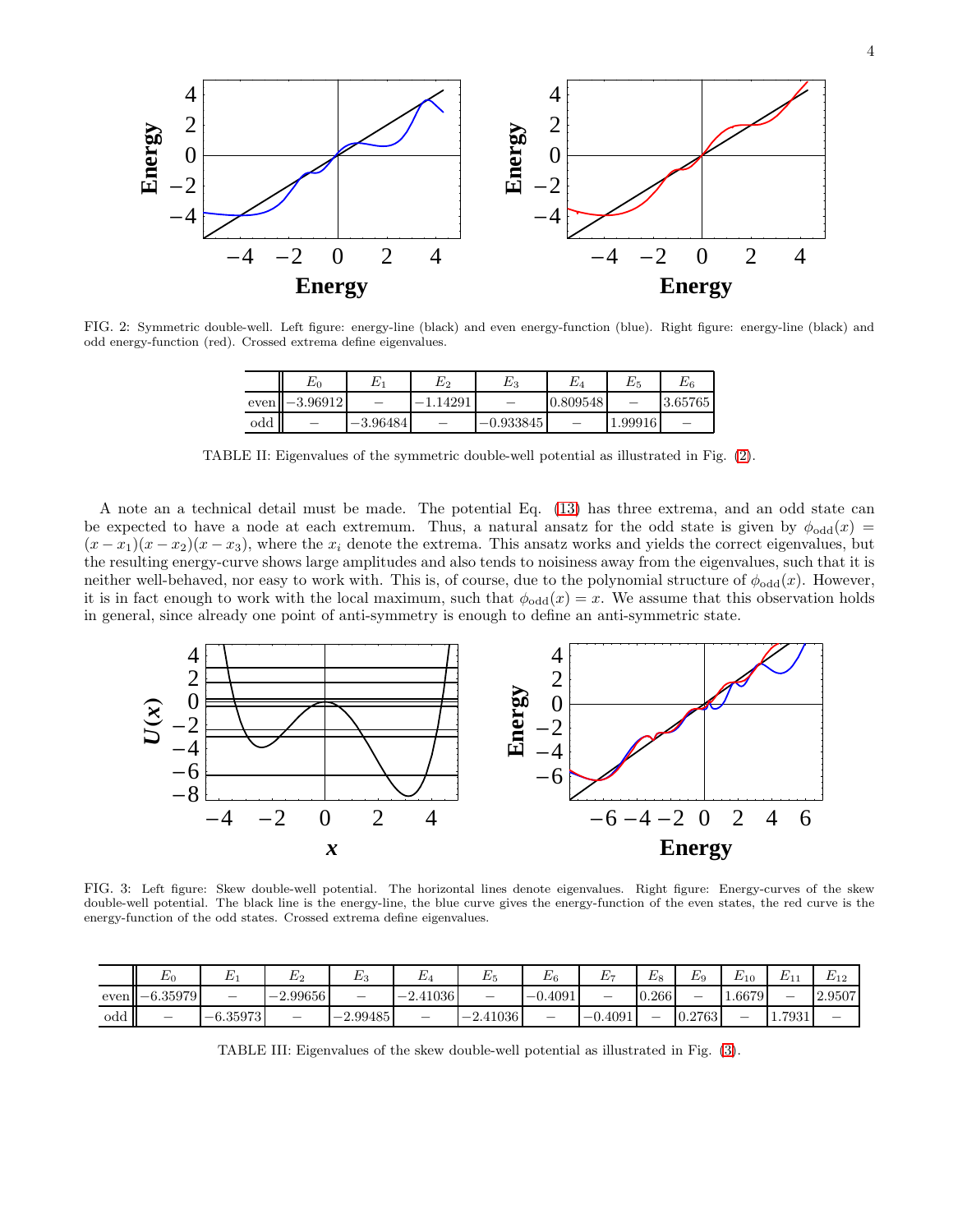

<span id="page-4-0"></span>FIG. 4: Left figure: Energy-curves of the inverse, attractive cosh-potential. The black line is the energy-line, the blue curve is the energyfunction of the even states, the red curve is the energy-function for the odd states. Right figure: The same for the highest eigenstate just below threshold.

### C. Potential with finite depth

In systems with an attractive potential the *incoming* state has to fulfill an additional condition, that is not related to the symmetry of space, but to a physical requirement. This is, that towards infinity the wave-function must decay like an exponential

$$
\lim_{x \to \pm \infty} \psi(x) \sim \exp[-|x|] \quad . \tag{14}
$$

As it turns out, it is indeed not necessary to make assumptions about the momentum of the decaying wave-function, because all information about the special properties of the decay is stored in the Lippmann-Schwinger equation. Thus, we understand that the *incoming* state  $\phi$  is just somewhat a skeleton, that describes the requirements of the symmetry and the physics in the most elementary way that is possible. Consequently, the *incoming* states must read

$$
\phi_{\text{even}}(x) = \exp[-|x|], \phi_{\text{odd}}(x) = x \exp[-|x|], \qquad (15)
$$

such that the symmetry of space and the physical requirement of decay are combined.

We study the inverse, attractive cosh-potential

$$
U(x) = -\frac{U_0}{\cosh[x]^2}, U_0 = 25 \quad . \tag{16}
$$

The formula for the eigenvalues is known, see e.g. [\[3\]](#page-7-1),

<span id="page-4-1"></span>
$$
E_n = -\frac{1}{4} \left( -(1+2n) + \sqrt{1+4U_0} \right)^2 , \qquad (17)
$$

where we already have applied our present scaling. The energy-curves are given by Fig. [\(4\)](#page-4-0), and we see that the numerically calculated eigenvalues meet the values that are given by the formula Eq. [\(17\)](#page-4-1). We encounter the wellknown phenomenon that the distance of the eigenvalues declines towards threshold. Fig. [\(4\)](#page-4-0) also shows that the highest eigenvalue just below threshold is given correctly.

#### D. Singular potentials

As an example for an attractive inverse power-law potential we study one-dimensional hydrogen, given by the Schrödinger-equation

<span id="page-4-2"></span>
$$
-\frac{d^2}{dx^2}\psi(x) - \frac{1}{|x|}\psi(x) = E\psi(x) \quad . \tag{18}
$$

In our present scaling the eigenvalues are given by  $E_n = -1/(4 n^2)$ . All states are of odd symmetry, since it must hold that  $\psi(x=0) = 0$ . In Fig. [\(5\)](#page-5-0) we illustrate the ground-state and the first excited state. In order to detect more states below threshold, it is of course clear that the numerical accuracy has to be increased from level to level in order to get reliable results. The numerical accuracy we have used to calculate the first two eigenvalues, as it can be seen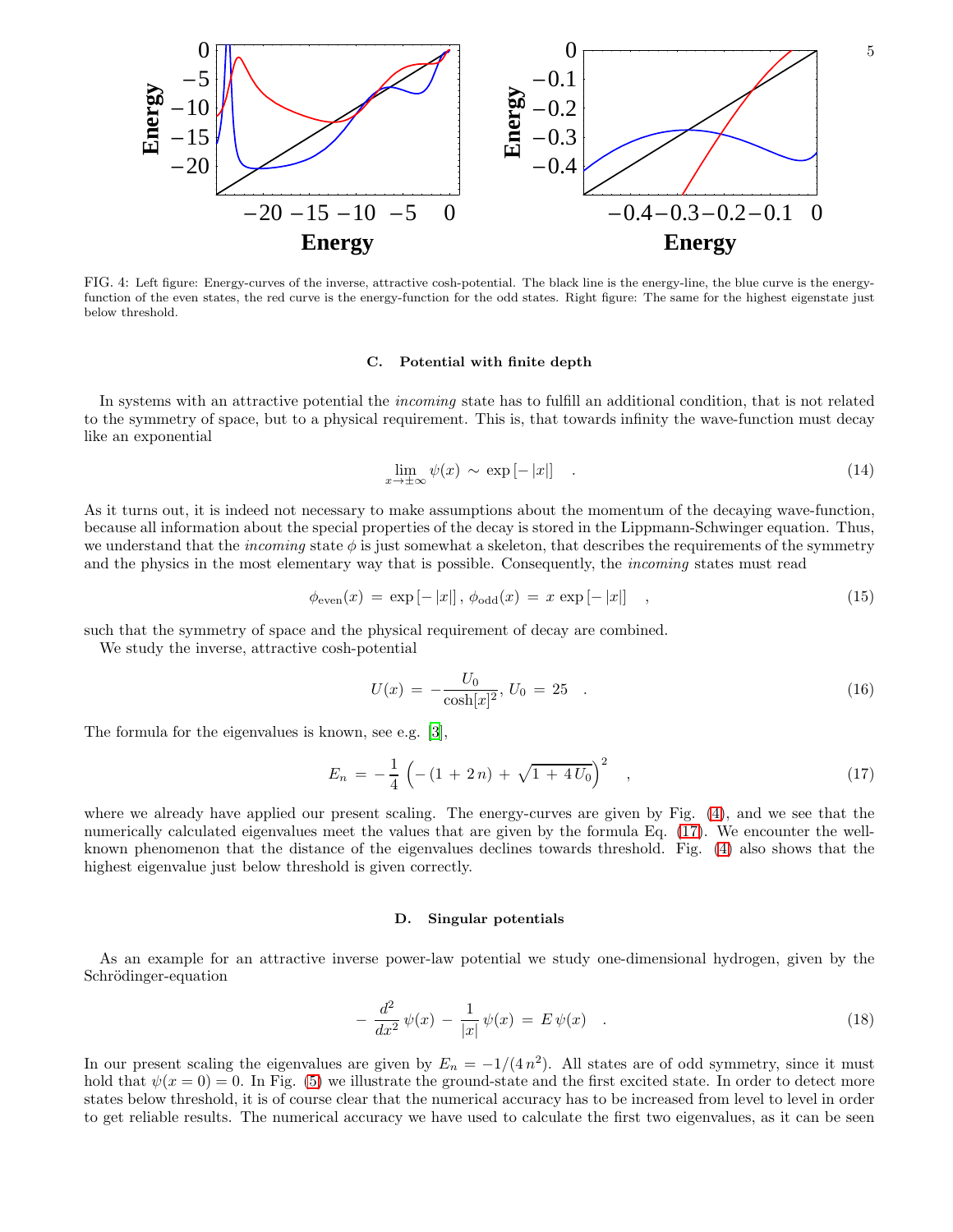

<span id="page-5-0"></span>FIG. 5: Energy-curve of one-dimensional hydrogen. The black line is the energy-line, the red curve is the energy-function for the odd states. Shown are the ground-state and the first excited state.

from Fig. [\(5\)](#page-5-0), is not high enough to achieve a more detailed resolution of the threshold. It seems that our method has reached it's limits here, since a higher resolution of the threshold would only be possible with an unreasonable numerical effort.

There is, however, the possibility to remove the singularity and thus to regularize the problem by the Duru-Kleinert transform, see e.g.  $[1, 2]$  $[1, 2]$ . We can cast the Schrödinger-equation Eq. [\(18\)](#page-4-2) into

$$
-\frac{d^2}{dy^2}\psi(y) + 4\omega y^2 \psi(y) = 4\psi(y) , \qquad (19)
$$

where we have set  $x = y^2$  and  $\omega = -E$ . The pseudo-energy  $\epsilon$  is  $\epsilon = 4$ , of course, such that the Greens-function must read  $G(|x-x'|, \epsilon = 4)$ . From this follows, that the eigenvalues are determined by  $\epsilon(\omega) = 4$ . The Coulomb-problem is thus mapped on a harmonic oscillator and is easy to treat.

We now turn to the problem of higher order singularities, given by the Schrödinger-equation

$$
-\frac{d^2}{dx^2}\psi(x) - \frac{\beta_\alpha}{|x|^\alpha}\psi(x) = E\psi(x) \quad . \tag{20}
$$

With the Duru-Kleinert regularization  $|x| = \exp(|y|)$  we obtain

$$
-\frac{d^2}{dy^2}\psi(y) - \beta_\alpha \exp[(2-\alpha)|y|] \psi(y) + \omega \exp[2|y|] \psi(y) = 0, \quad \alpha \ge 2 \quad , \tag{21}
$$

where we have set  $\omega = -E$  as above. For the pseudo-energy  $\epsilon(\omega) = 0$  must hold. In the case of a van der Waalspotential tail we have  $\alpha = 3$  and chose  $\beta_3 = 5$ , from which we find a ground-state for  $E_0 = -0.0191353$ . The procedure that allows us to calculate  $E_0$  is explained in the next section.

# IV. EIGENVALUE-ENGINEERING

In this section we demonstrate how our method can be used to prepare a state with a certain energy. We treat the case of a symmetric double-well potential

<span id="page-5-2"></span>
$$
U(x) = \frac{1}{10}x^4 - a|x|^\gamma \quad . \tag{22}
$$

As an example, we seek the numerical values of the parameters  $\{a, \gamma\}$ , such that the double-well potential has the even eigenvalue  $E_n = -3$ . Consequently, we must set  $G(|x-x'|, E = -3)$  for the Greens-function. With the fixed Greens-function we calculate the energy as a parametric function

<span id="page-5-1"></span>
$$
\epsilon(\beta) = \left\langle \psi(x,\,\beta) | \hat{H}(\beta) | \psi(x,\,\beta) \right\rangle \tag{23}
$$

In Eq. [\(23\)](#page-5-1) β stands either for a or for  $\gamma$ . A possible value for a parameter is given if  $\epsilon(\beta) = -3$  holds. From above but we know that a crossing of the energy-line does not necessarily mean that an energy is an eigen-energy. Thus, we need an additional cross-check by the extremal-condition Eq. [\(10\)](#page-1-1).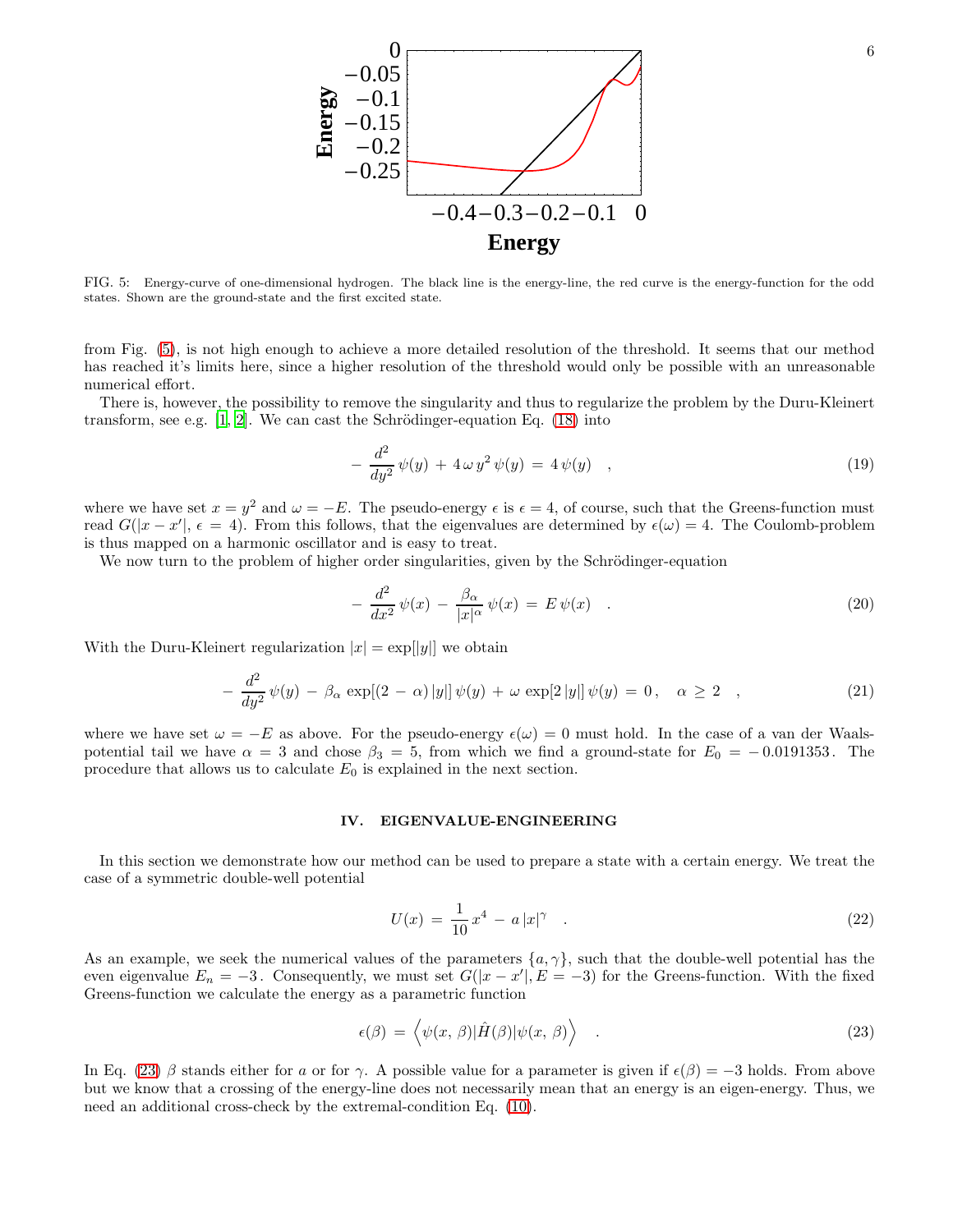



<span id="page-6-1"></span>FIG. 6: The red dots mark numerical values for even states. Left figure: Parametric energy-function  $\epsilon(a)$  for the double-well potential Eq. [\(22](#page-5-2) with fixed  $\gamma = 2$ . Right figure: The same for a fixed  $a = 3/2$ .

In Fig. [\(6\)](#page-6-1) we illustrate the behaviour of the parametric energy-functions  $\epsilon(a), \epsilon(\gamma)$  for even states. Each crossing of the line  $\epsilon = -3$  marks a possible eigenstate, but not every crossing is an eigenstate. Only the values that are marked with red dots also fulfill the extremal-condition given by Eq. [\(10\)](#page-1-1). We observe, that an eigen-state is given if the crossing takes place from above. However, we are not able explain this behaviour in terms of a rule, since to us there is no reasonable argument for this behaviour. The values for the parameters are given in Tab. [\(IV\)](#page-6-2). Note that the

<span id="page-6-2"></span>

| $a$ 1.34938 1.81571 2.23559             |  |  |
|-----------------------------------------|--|--|
| $\gamma$ 1.8873 2.16885 2.31662 2.41205 |  |  |

TABLE IV: Numerical values for the parameters  $\{a, \gamma\}$ .

same crossing-behaviour can be observed in the search for eigenvalues of singular-potentials after the Duru-Kleinert transform has been carried out.

# V. CONCLUSION

We have reported a method to calculate eigenvalues of a quantum system that, as far as we know, is different from other approaches in this field. Our method makes use of the basic properties of the Schrödinger-equation in terms of it's Greens-function and it's integral-representation, which is the Lippmann-Schwinger equation. In particular, we exploit the fact that the Lippmann-Schwinger equation can be solved exactly by matrix-inversion. As we have illustrated in the figures, our approach is similar to the shooting-method in the sense that the eigenvalues are determined by a systematic search-algorithm. Once programmed, our approach can be applied in general in terms of plug and play.

Furthermore, we use the symmetry of space, described by the solutions of the Laplace-equation, to define incoming states that serve as basic input for the Lippmann-Schwinger equation. The incoming states act as projectors for even and odd wave-functions, such that the eigenvalue-problem can be treated analogously to the scattering-problem.

We have demonstrated that our method can successfully be applied on a variety of potentials: polynomial potentials like the harmonic and the quartic oscillator, and double-well potentials. Furthermore, we have treated attractive potentials with finite and infinite depth. Finally, we have illustrated how our method can be used for eigenvalueengineering.

The use of the Greens-function also makes it possible to extend our method to higher dimensions. Especially, the use of the Greens-function will allow to treat non-separable problems.

All our calculations have been carried out by ordinary Riemann-sums with equidistant intervals. Higher numerical accuracy may still be achieved when more sophisticated methods of integration are applied. This, however, together with the treatment of higher dimensions, shall be left for further work. The focus of our present paper is set on the principal demonstration of our method.

<span id="page-6-0"></span><sup>[1]</sup> Duru I. H., Kleinert H.: Solution of the Path Integral for the H-atom, Phys. Letters B 84, 30 (1979).